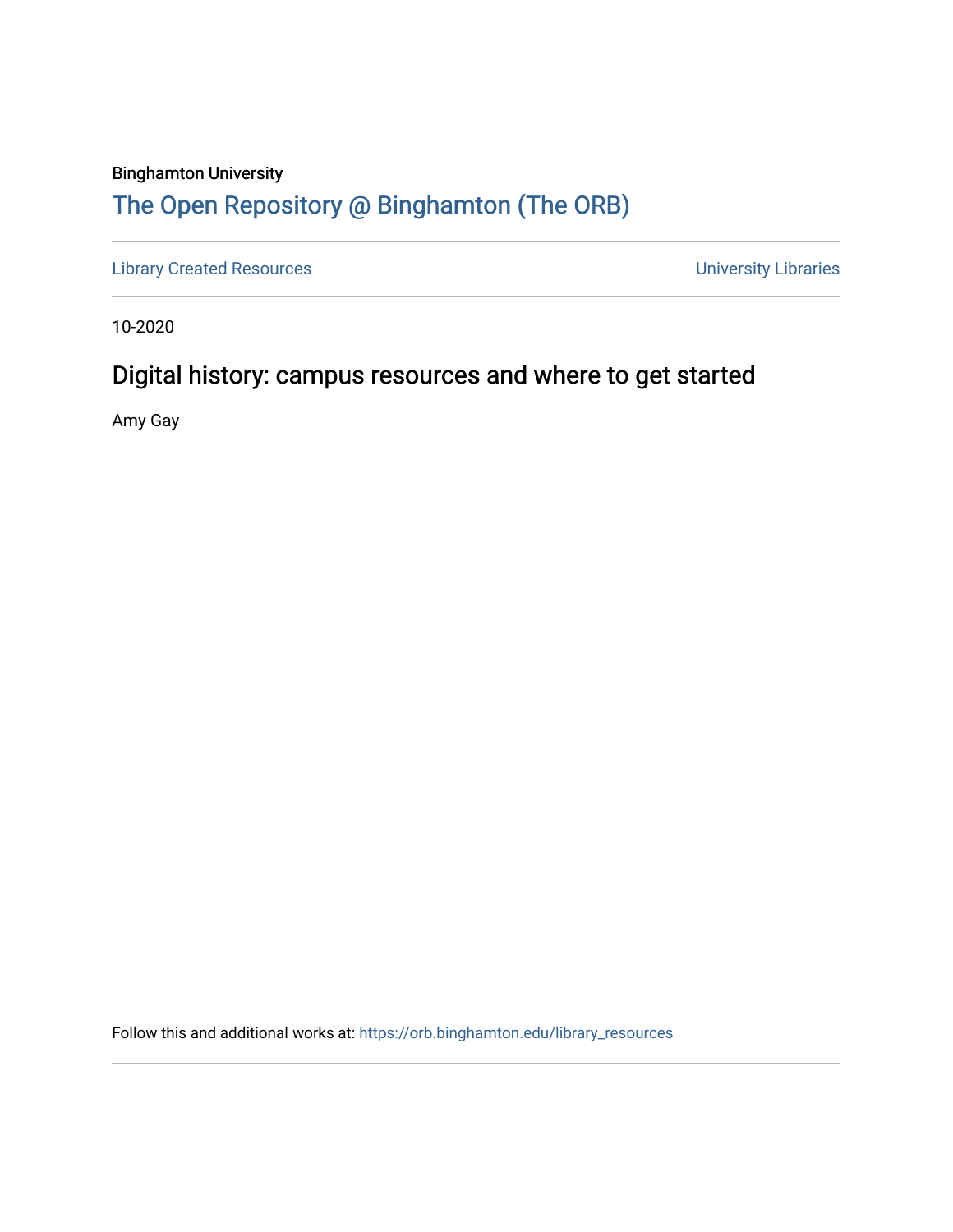## Digital History: Campus Resources and Where to Get Started

 $\bullet\bullet\bullet$ 

Amy Gay Digital Scholarship Librarian Libraries Twitter: @iamabooknerd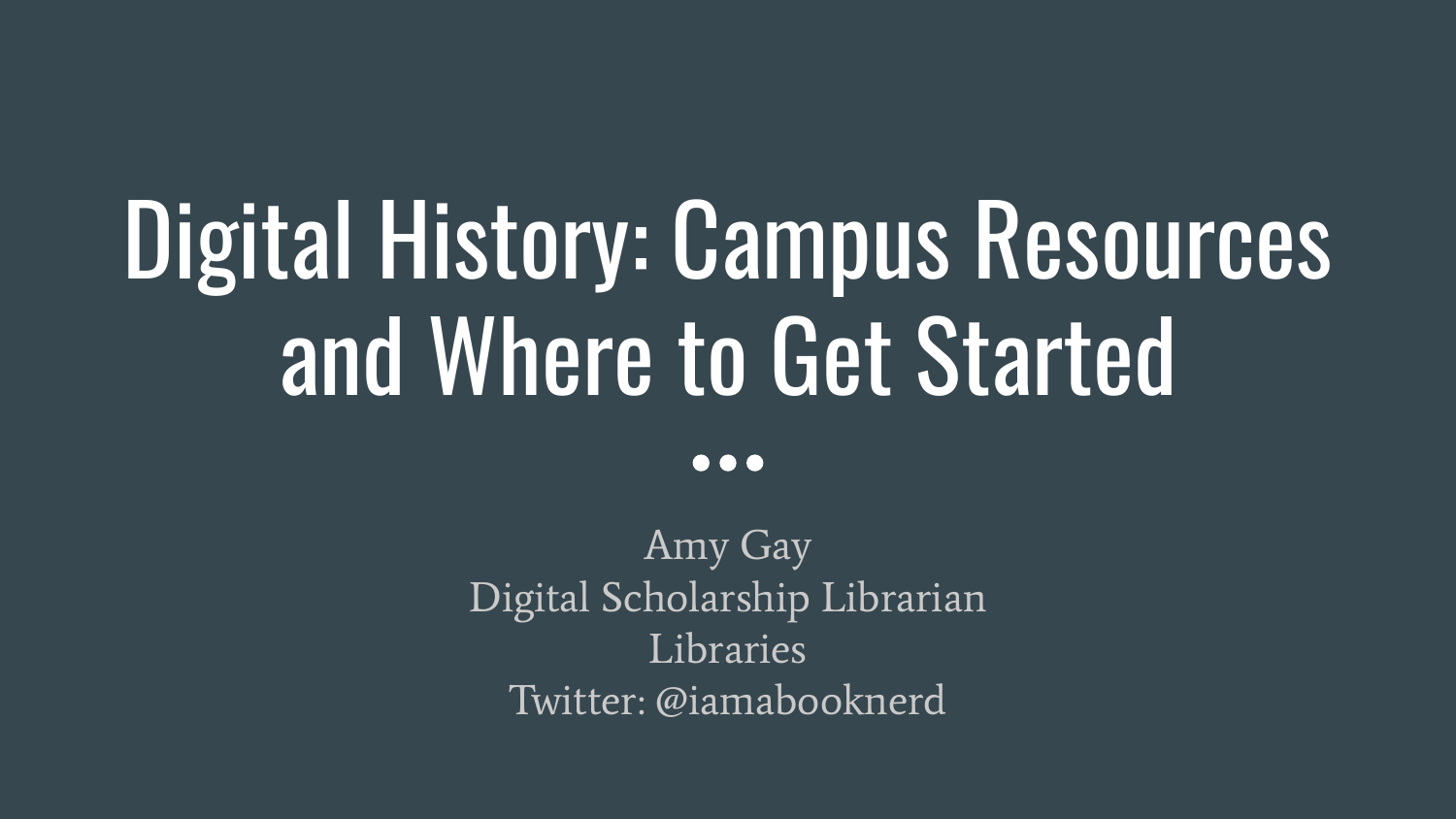## Let's start with

## What is Digital Scholarship?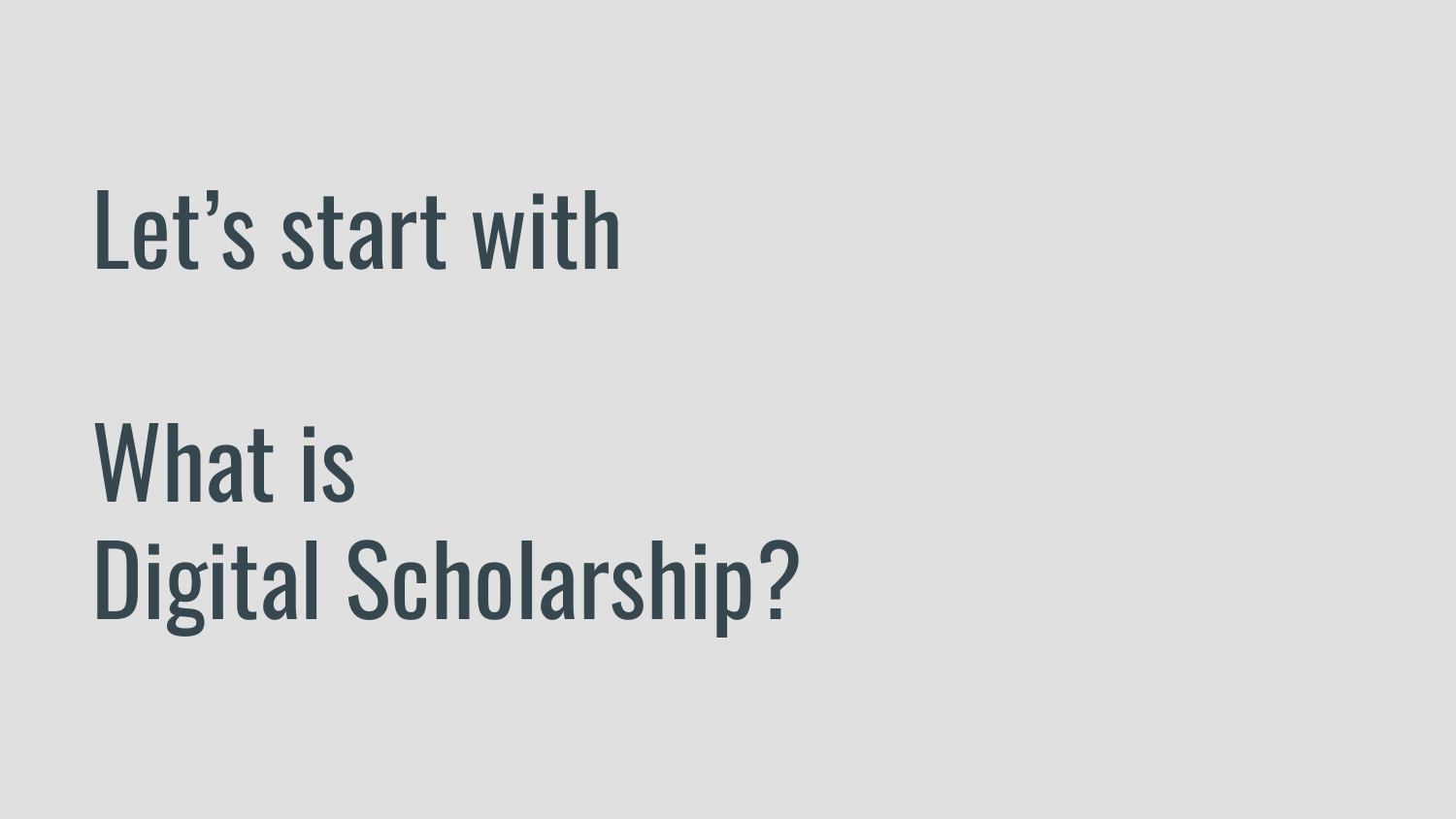## Defining Digital Scholarship



Making use of digital media, tools and methods to view research, scholarship, and pedagogy in new and different ways

Includes text analysis, digital publishing, visualizations, mapping, data cleaning and analysis, programming languages, and many other topics and tools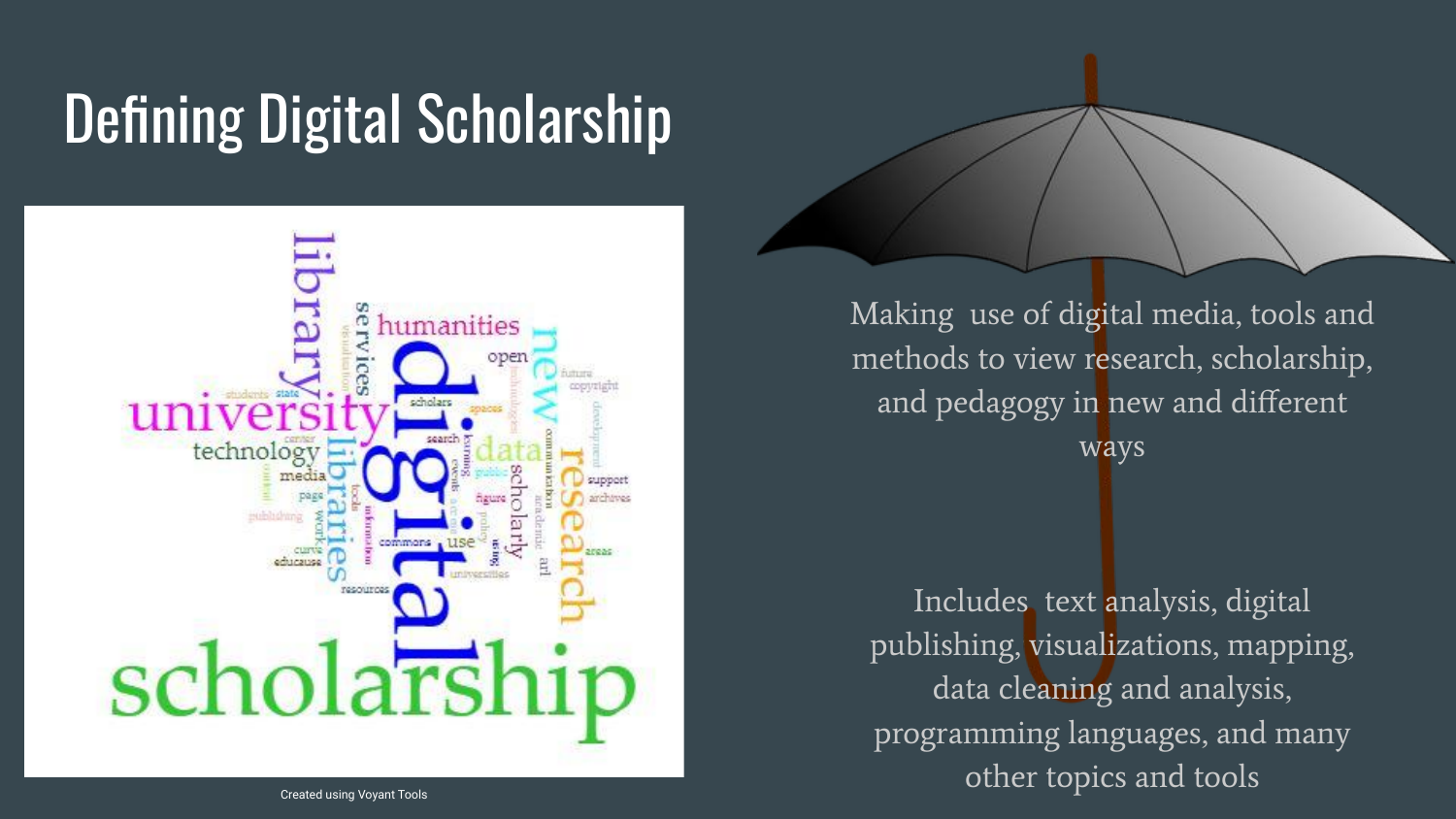## This leads us to

## What is Digital Humanities?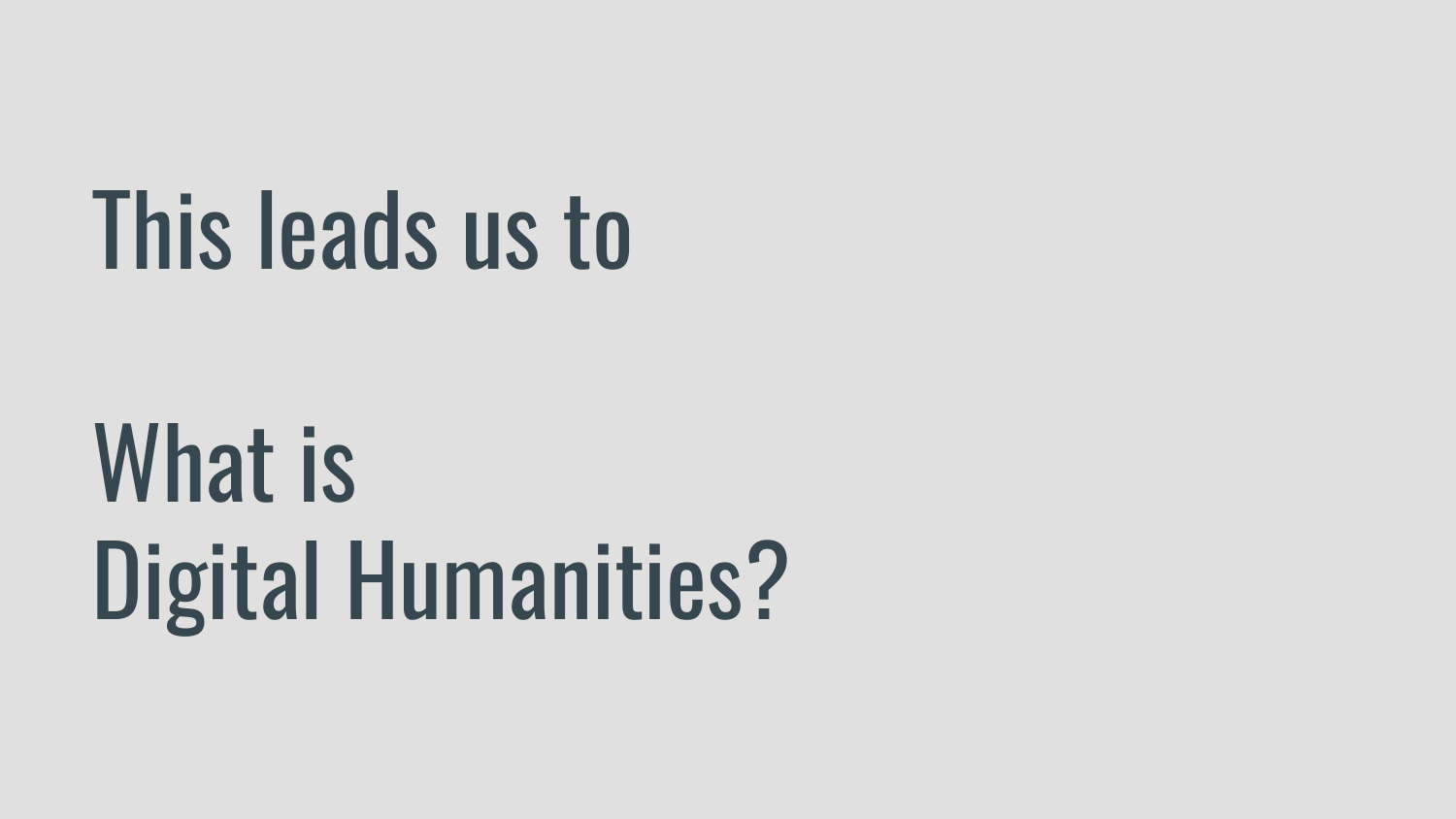## Defining Digital Humanities



Applying digital and computational methods to see traditional humanities research in new ways

Intersects digital and non-digital methods

Projects sometimes contain a digital output for public engagement or interaction

Includes the same areas as digital scholarship, only with a focus on humanities and social science fields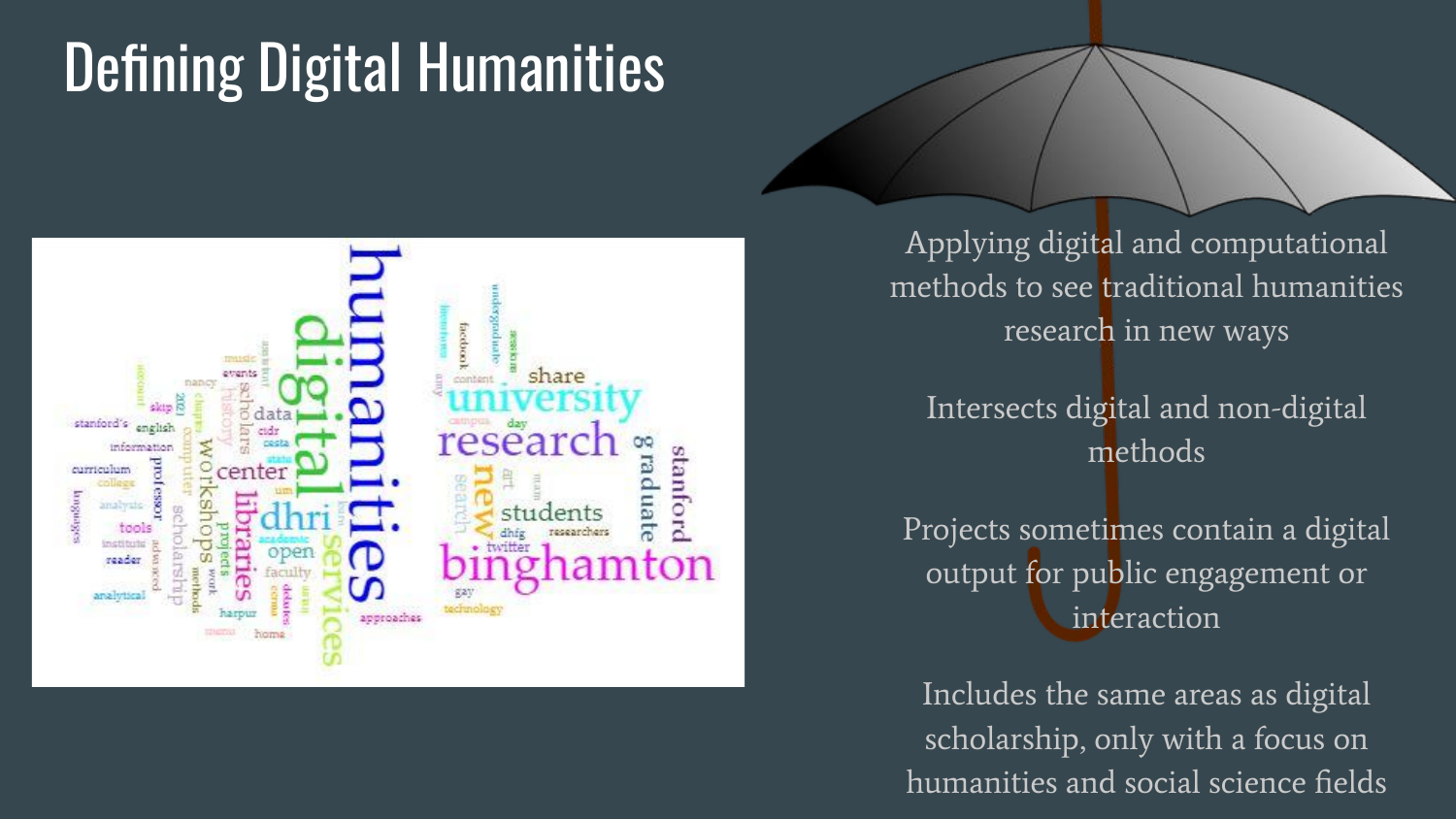## Which now brings us to today's focus:

## Digital History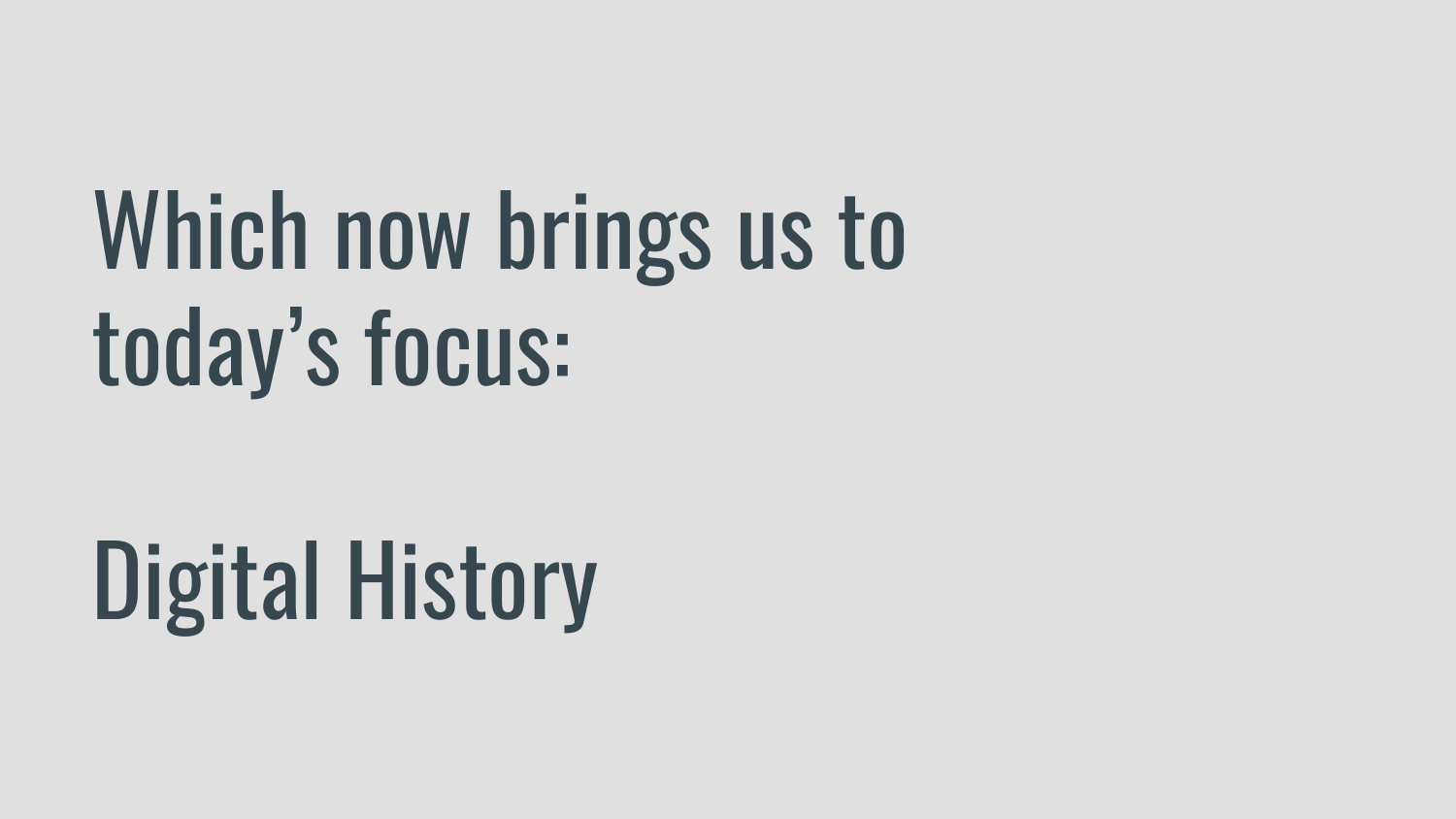### Define



Also known as digital public history, and is a branch of digital humanities

The use of digital media and computational methods to further historical analysis, presentation, and research

Goal of engaging online audiences with historical content

Includes use of digital publishing platforms, content management systems, storytelling, data visualization and analysis, virtual and augmented realities, audio material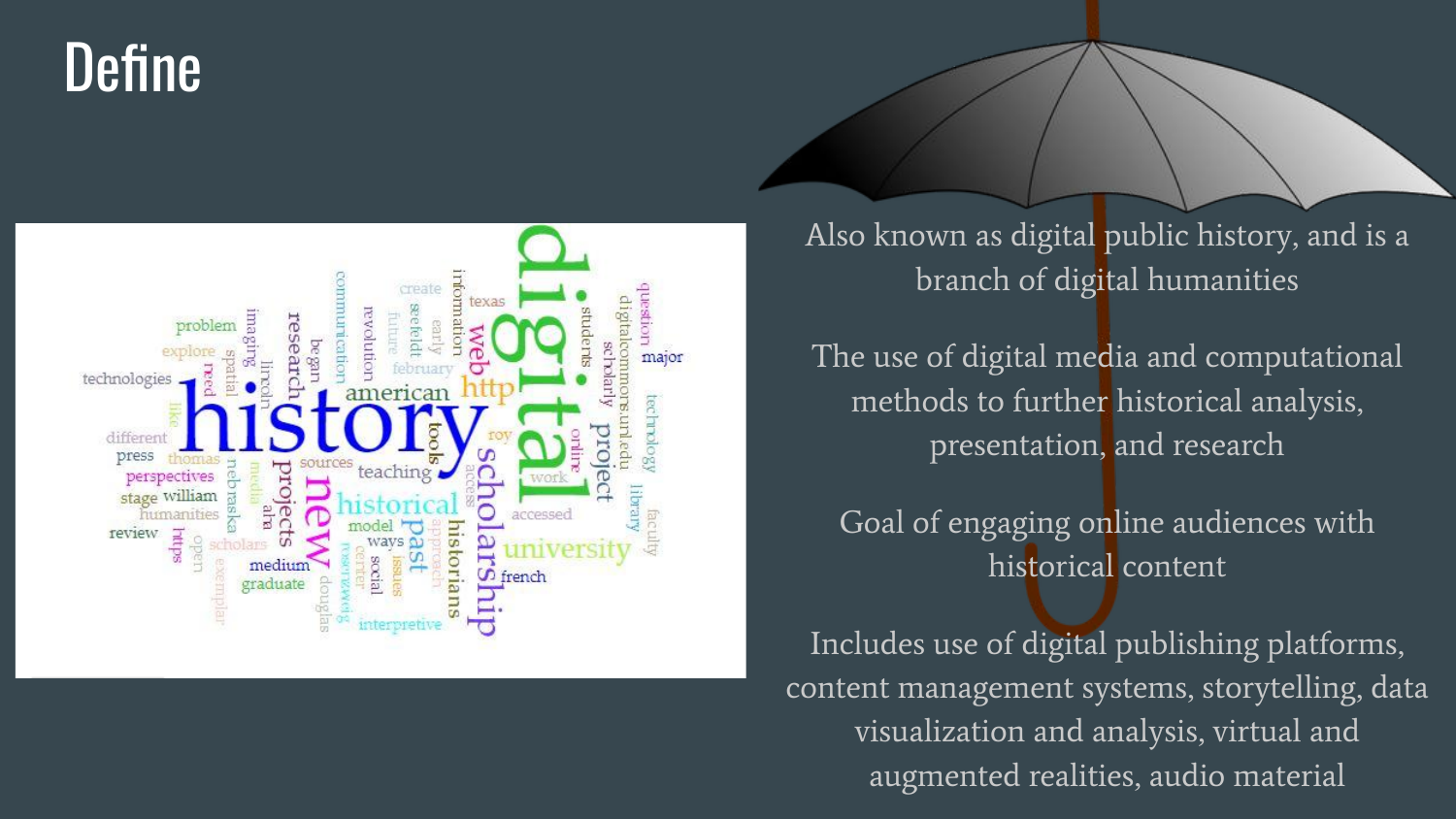## Example Projects

The Texas Slavery Project: <http://www.texasslaveryproject.org/>(Univ of Virginia)

● Contains maps, data visualizations, and a digital archive

Mapping Inequality Project:<https://dsl.richmond.edu/panorama/redlining/#loc=5/39.1/-94.58> (Univ of Richmond Digital Scholarship Lab)

● Collaboration of 3 teams across 4 universities; contains interactive maps, data for reuse, and digital archive

#### Digital History Course (Example):<https://www.digitalhist.com/about/>

● Course content made publicly accessible and has even more resources and projects

#### Article with Additional Projects:

<https://digitalcommons.unl.edu/cgi/viewcontent.cgi?article=1097&context=historyfacpub>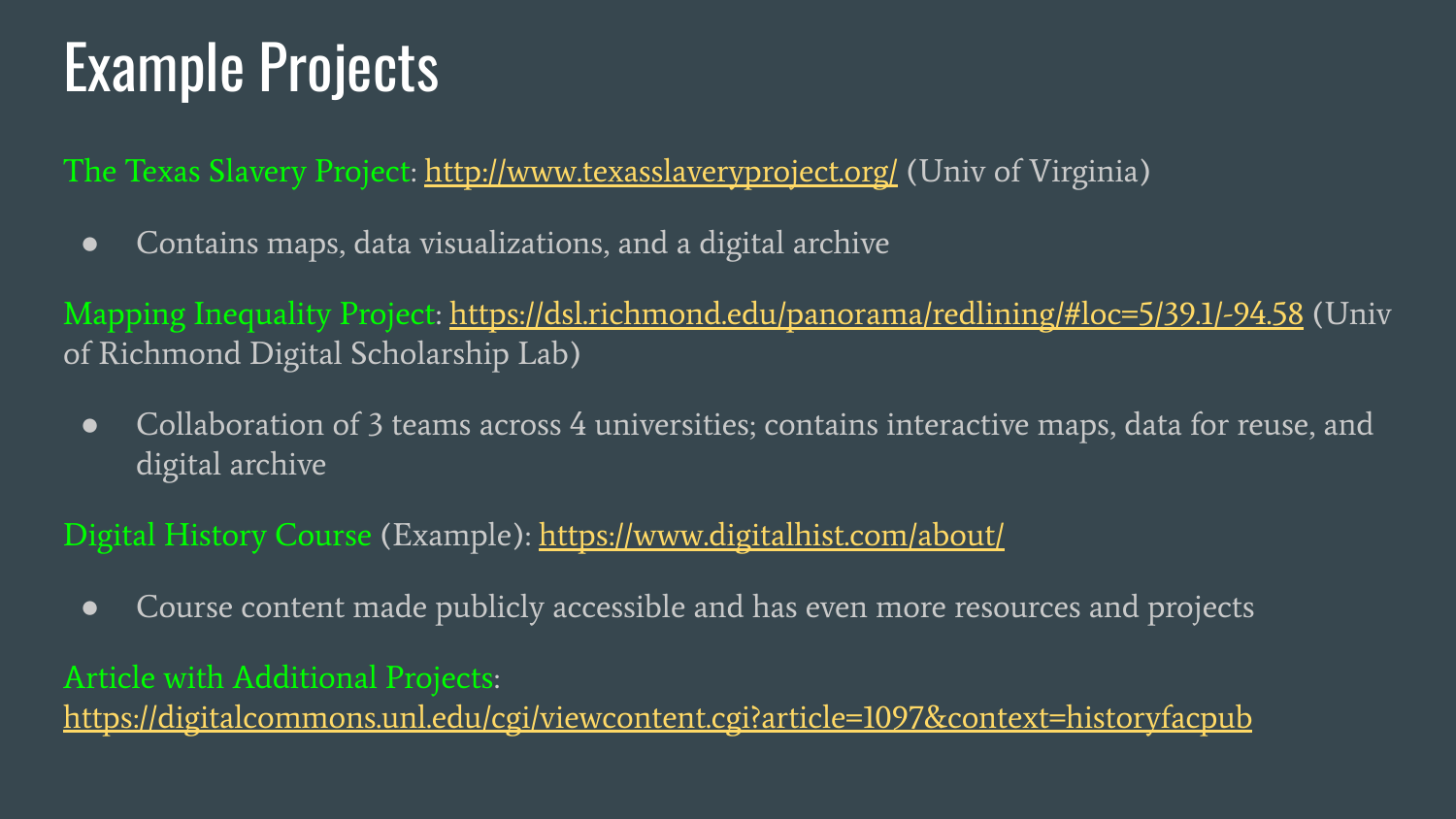## So with this still being a broad area, where do I even get started?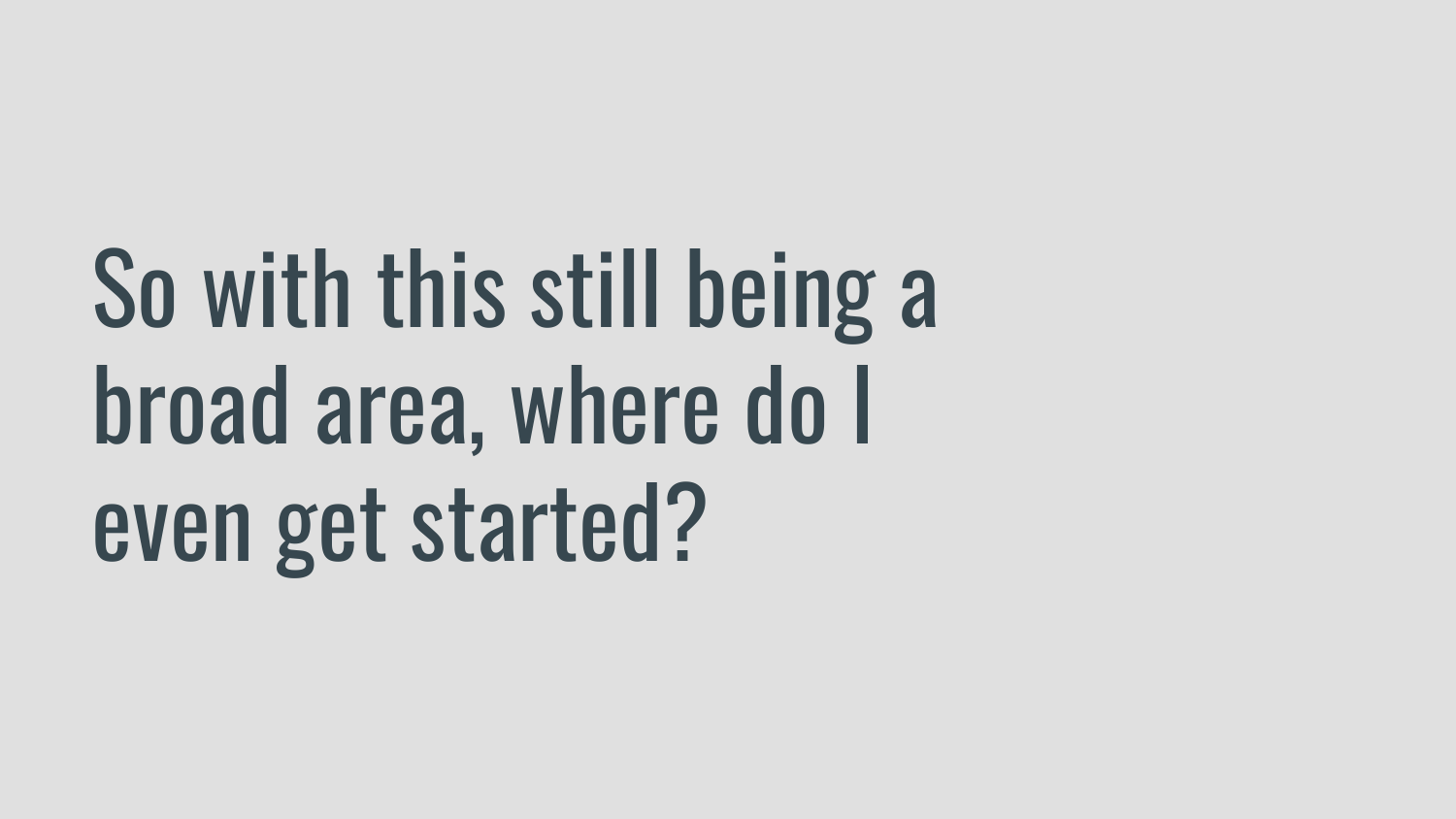### Where to get started: Working with Data and Texts

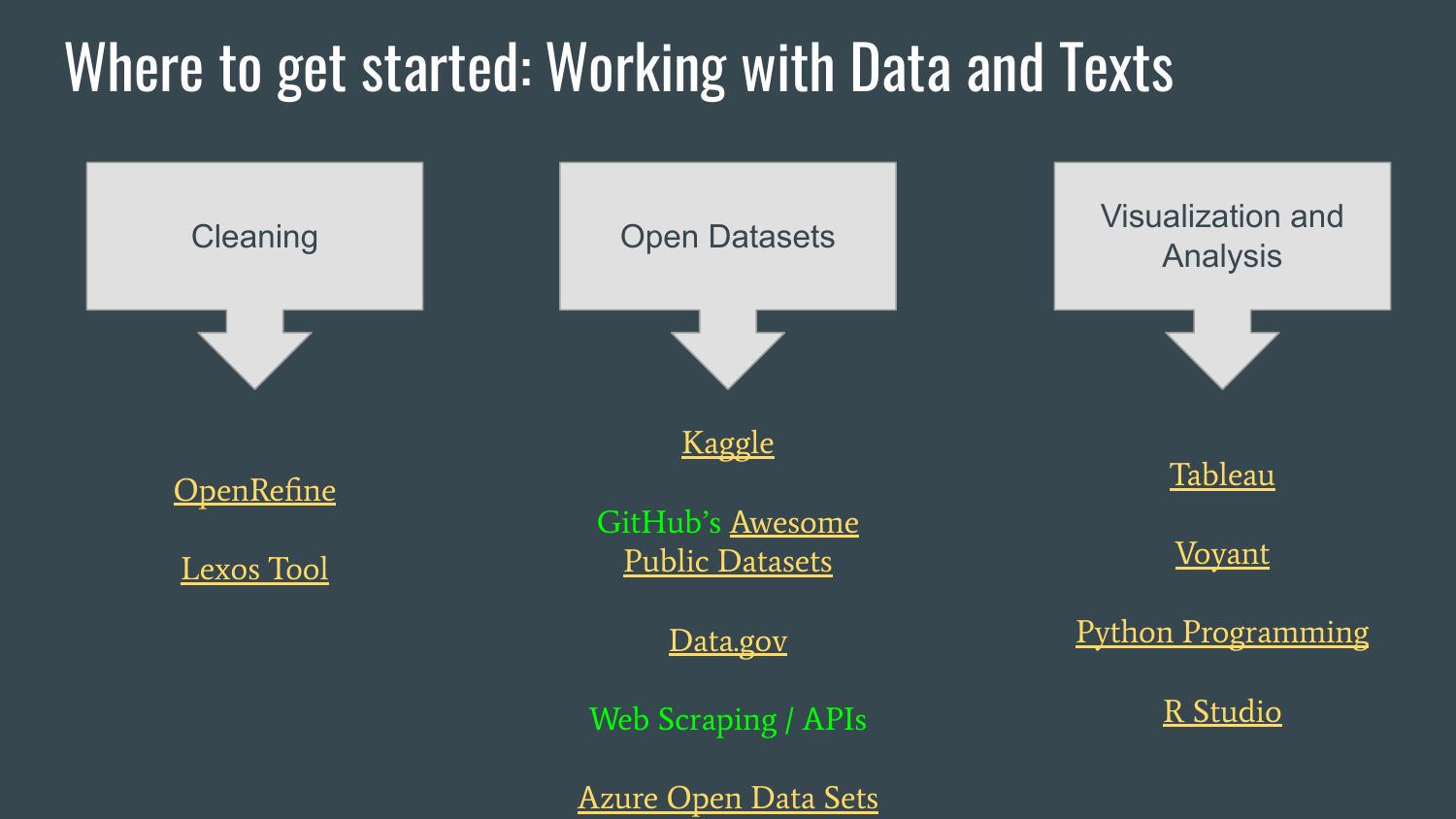## Where to get started: Mapping



Esri's [ArcGIS](https://www.arcgis.com/index.html)

#### [QGIS](https://qgis.org/en/site/)

Virtual Reality / Augmented Reality (for use in our Libraries' [Digital Scholarship](https://www.binghamton.edu/libraries/services/digital-scholarship/) [Center\)](https://www.binghamton.edu/libraries/services/digital-scholarship/)

Mapping Tools **On-Campus** Resources

> GIS and Remote Sensing Core Facility (our [GIS Lab\)](https://www.binghamton.edu/geography/gis/lab_resources.html)

> > ● Current Research includes the [Johnson](https://jc-redevelopment.binghamton.edu/) [City Redevelopment:](https://jc-redevelopment.binghamton.edu/) [The Health Sciences](https://jc-redevelopment.binghamton.edu/) [Campus](https://jc-redevelopment.binghamton.edu/)

The Spatial Humanities Working Group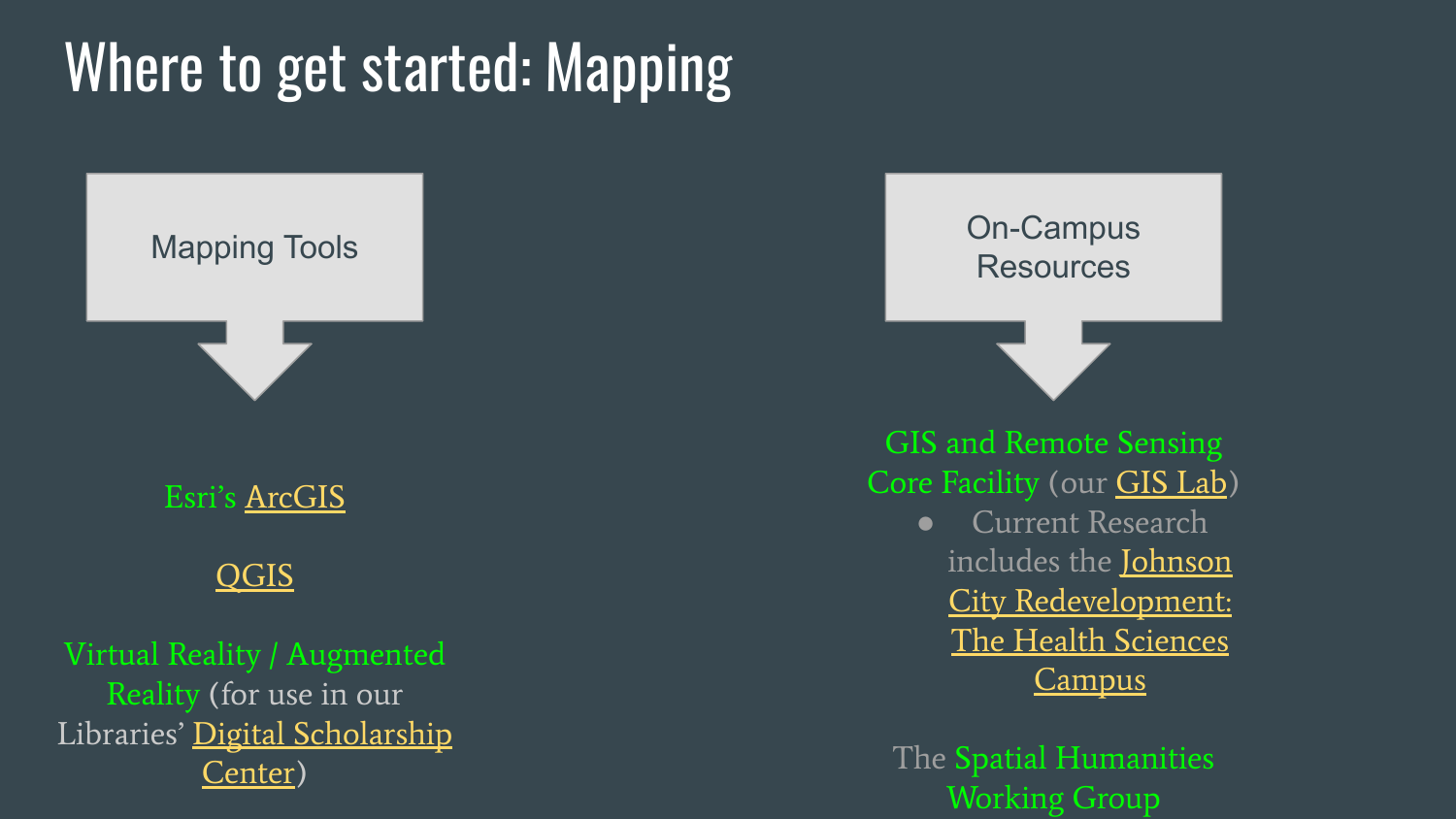## Where to get started: Storytelling / Publishing Platforms / Content Management Systems

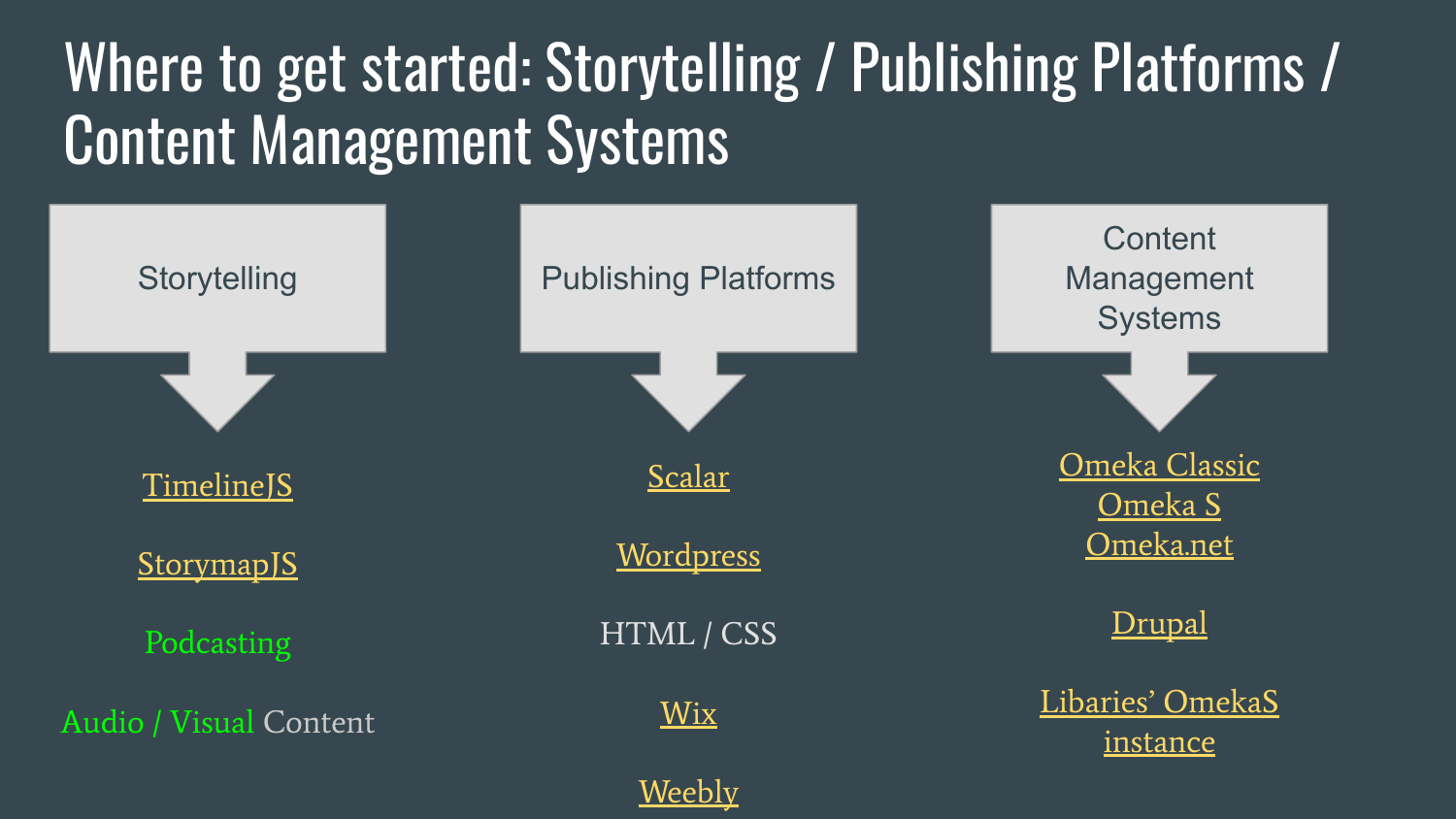### Where to get started: Sharing your Work / Repositories

On-Campus options:

- The Open Repository@Binghamton (the ORB): <https://orb.binghamton.edu/>
	- Thesis / Dissertation:<https://www.binghamton.edu/libraries/services/digital-preservation/etd/>
	- More info:<https://www.binghamton.edu/libraries/services/digital-preservation/orb/>
- Librarie's OmekaS instance: <https://dhprojects.binghamton.edu/>

Alternative options:

- Your personal / professional website
- [Open Science Framework](https://osf.io/)
- Through the publishing platforms or content management systems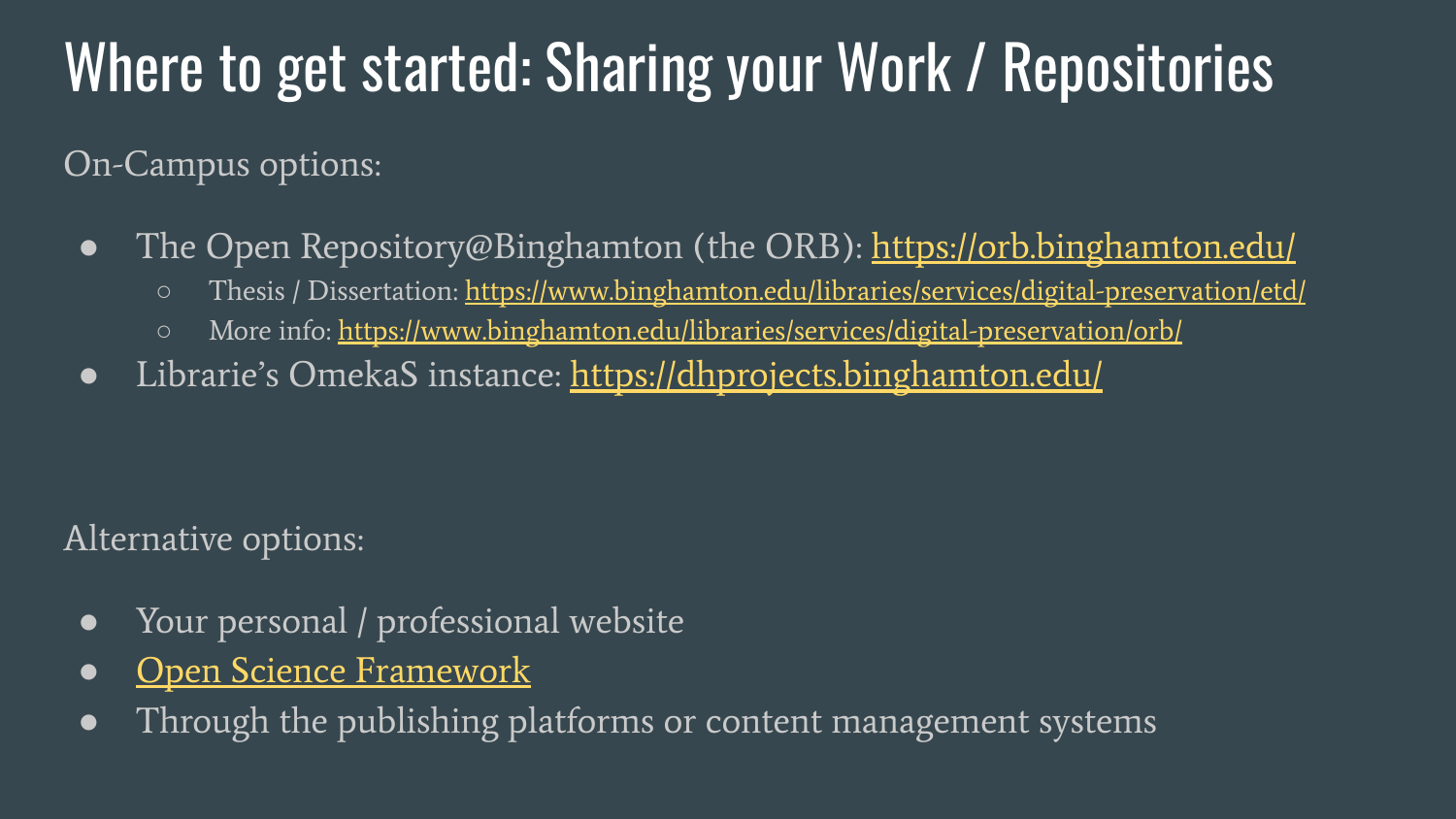### Where to get started: Creating your online identity

- ORCiD ID:<https://orcid.org/>
- Reclaim Hosting: <https://reclaimhosting.com/> (Great resource for getting started created by Amanda Ortiz and Jason Tercha [here\)](https://docs.google.com/document/d/1S6ovc_unwTG76EOJdMEgioX_eJOltOZE1fOTsqpp9jM/edit?usp=sharing) (this is not free, \$30/year but offers a sandbox for multiple platforms)
- Social Media (Twitter, Facebook, Instagram)
- Personal / Professional Website (WordPress; HTML/CSS) [this can be done through Reclaim Hosting as well]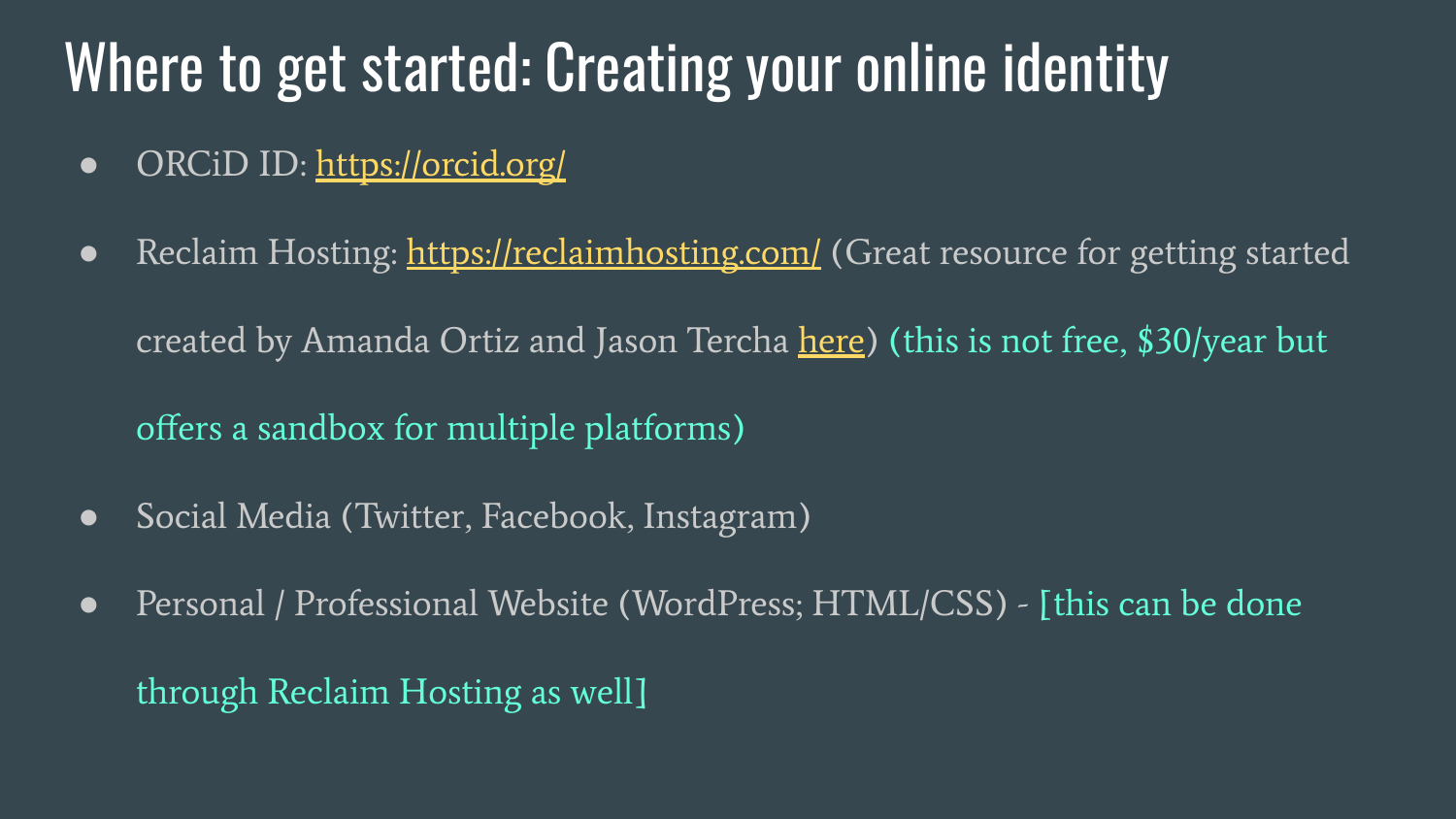## Where to get started: Funding Opportunities

On-Campus Resources:

- Kevin Boettcher ([kboettch@binghamton.edu\)](mailto:kboettch@binghamton.edu) and Ben Fay [\(bfay@binghamton.edu\)](mailto:bfay@binghamton.edu)
- Kevin can help out with crafting narratives, strategizing for specific grant opportunities, finding collaborators, putting together teams, etc.
- Ben help create the budget, submit the formal materials, make sure we're in compliance, set up the award, etc.

Grant funders:

- [National Endowment for the Humanities, Office of Digital Humanities](https://www.neh.gov/divisions/odh)
- [National Science Foundation](https://www.nsf.gov/)
- [Institute for Museum and Library Services \(IMLS\)](https://www.imls.gov/)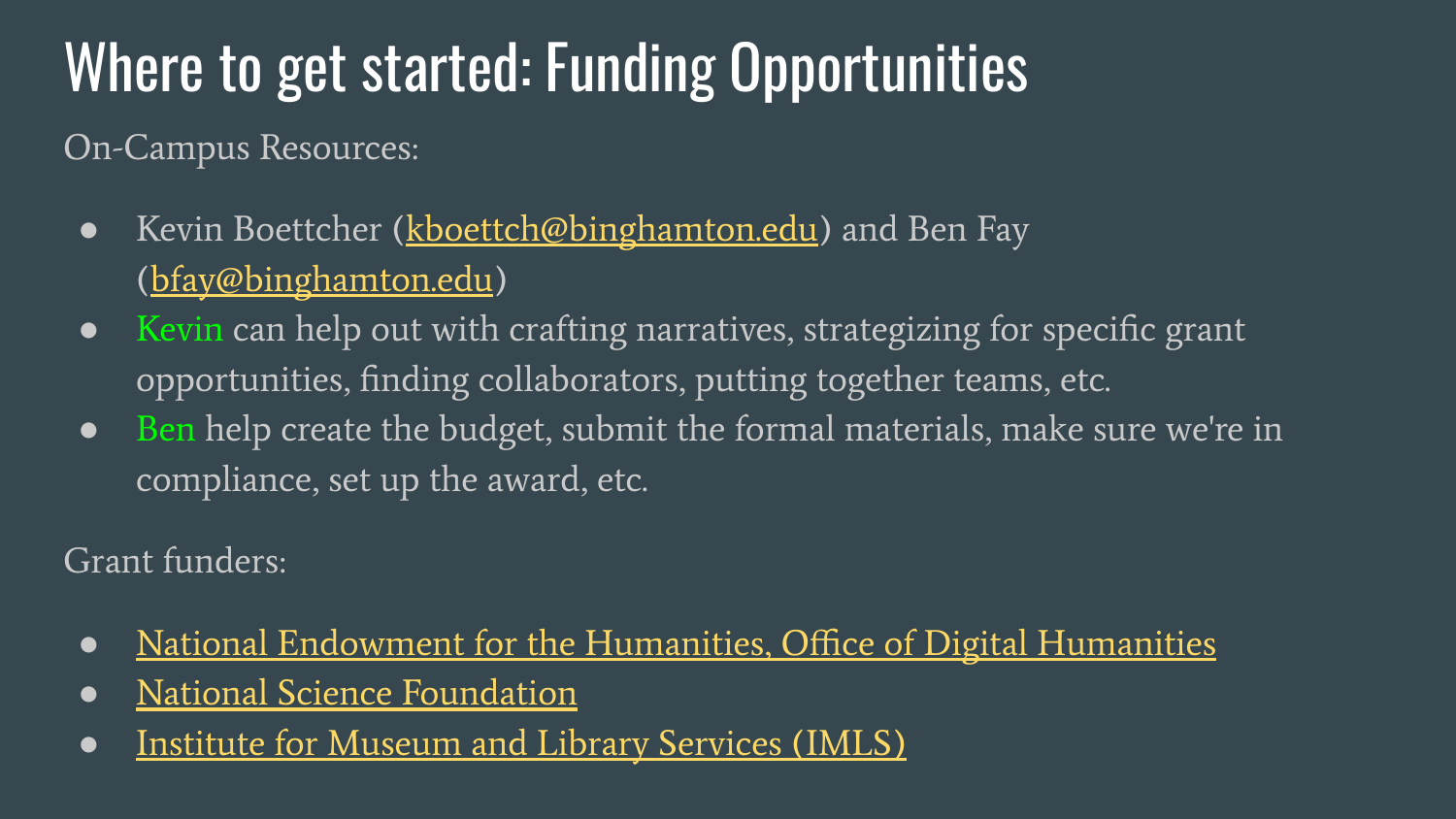## Where to get started: Training and Workshops

On-Campus:

- Digital Humanities Research Institute: <https://www.binghamton.edu/libraries/services/digital-scholarship/dhri/>
- Libraries, IASH, and Departments in Harpur

Off-Campus:

- CUNY Graduate Center open DHRI Curriculum: <https://github.com/DHRI-Curriculum>
- W3Schools:<https://www.w3schools.com/>
- Kaggle: <https://www.kaggle.com/learn/overview>
- EdX: <https://www.edx.org/>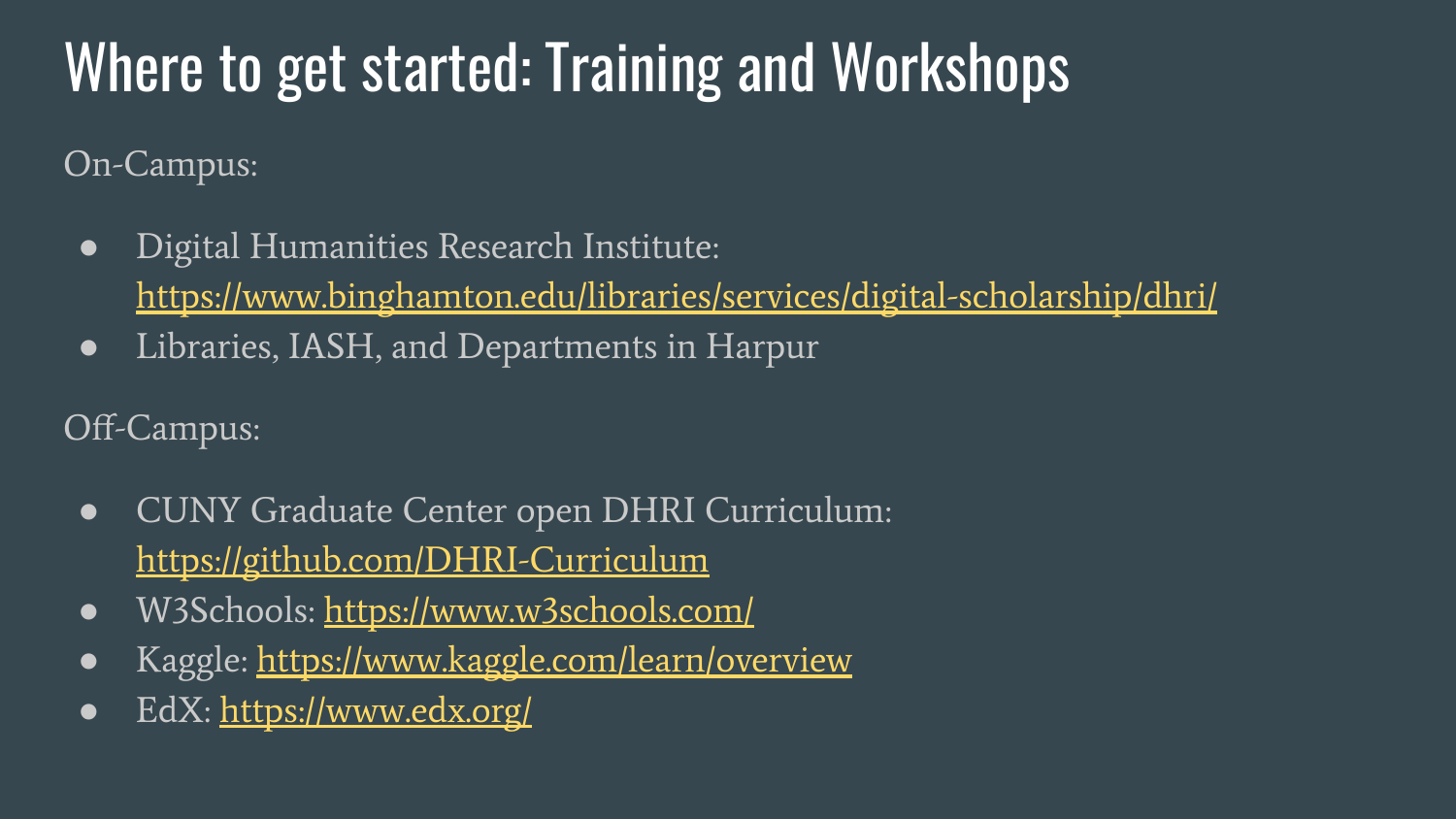### Words of advice as you start your DigHist work

- Start where is most beneficial to your research or interests
- Google is your friend when learning these new skills (someone else has probably had the same issue and already shared how to solve it)
- Do NOT be afraid to ask for help; utilize the resources and community that is out there
- You do not have to do it all; just try something new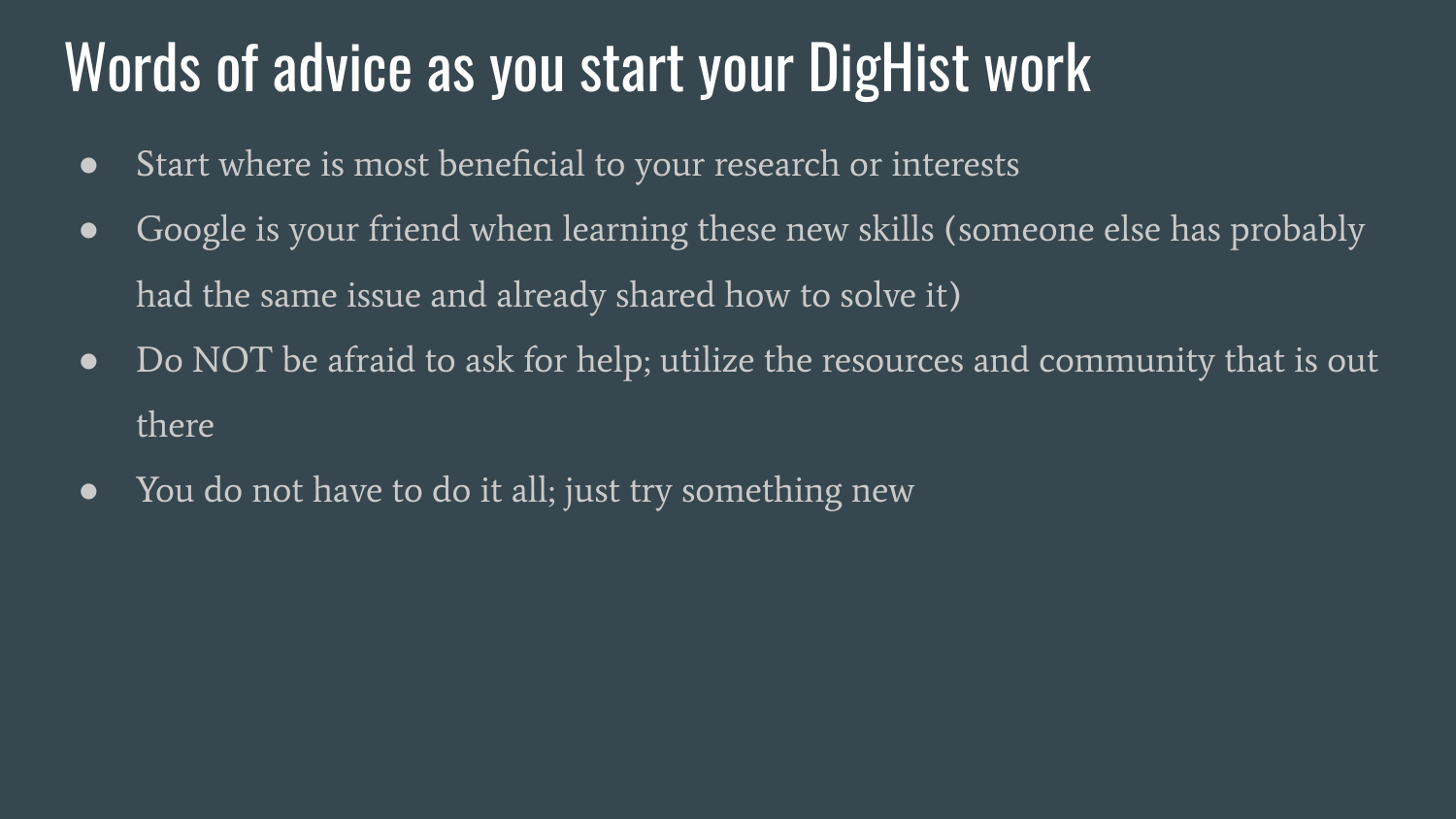### Other tools / resources to mention:

- [Otter.ai](https://otter.ai/login) (transcribe audio content)
- [OcenAudio](https://www.ocenaudio.com/) (edit audio content)
- [Creative Commons](https://creativecommons.org/share-your-work/) (provide a simple, standardized way to give your permission to share and use your creative work)
- [Wayback Machine](https://archive.org/web/) (web archiving resource)